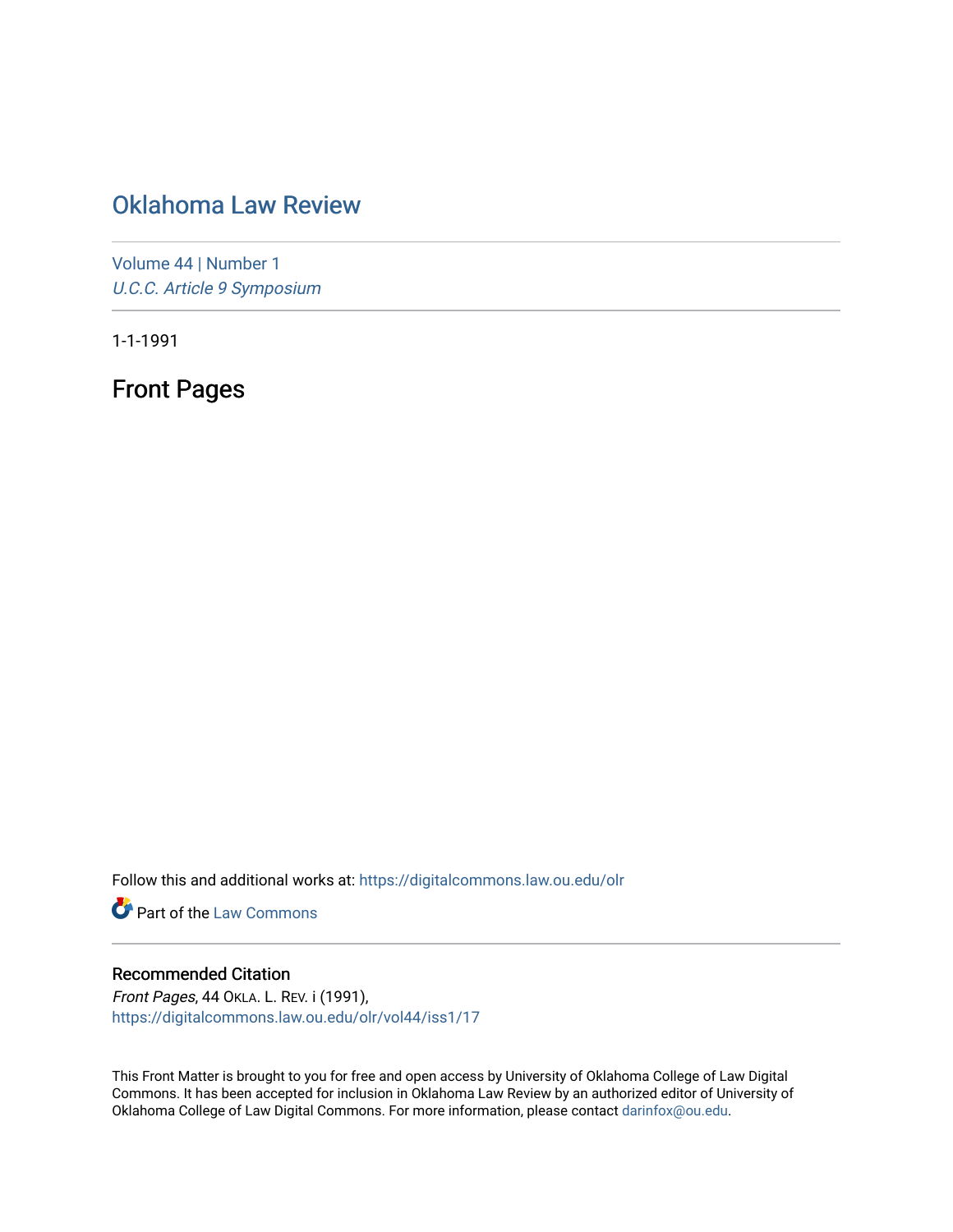# **OKLAHOMA LAW REVIEW**

Volume 44 1991

Published by University of Oklahoma College of Law Digital Commons, 1991

 $\ddot{\phantom{a}}$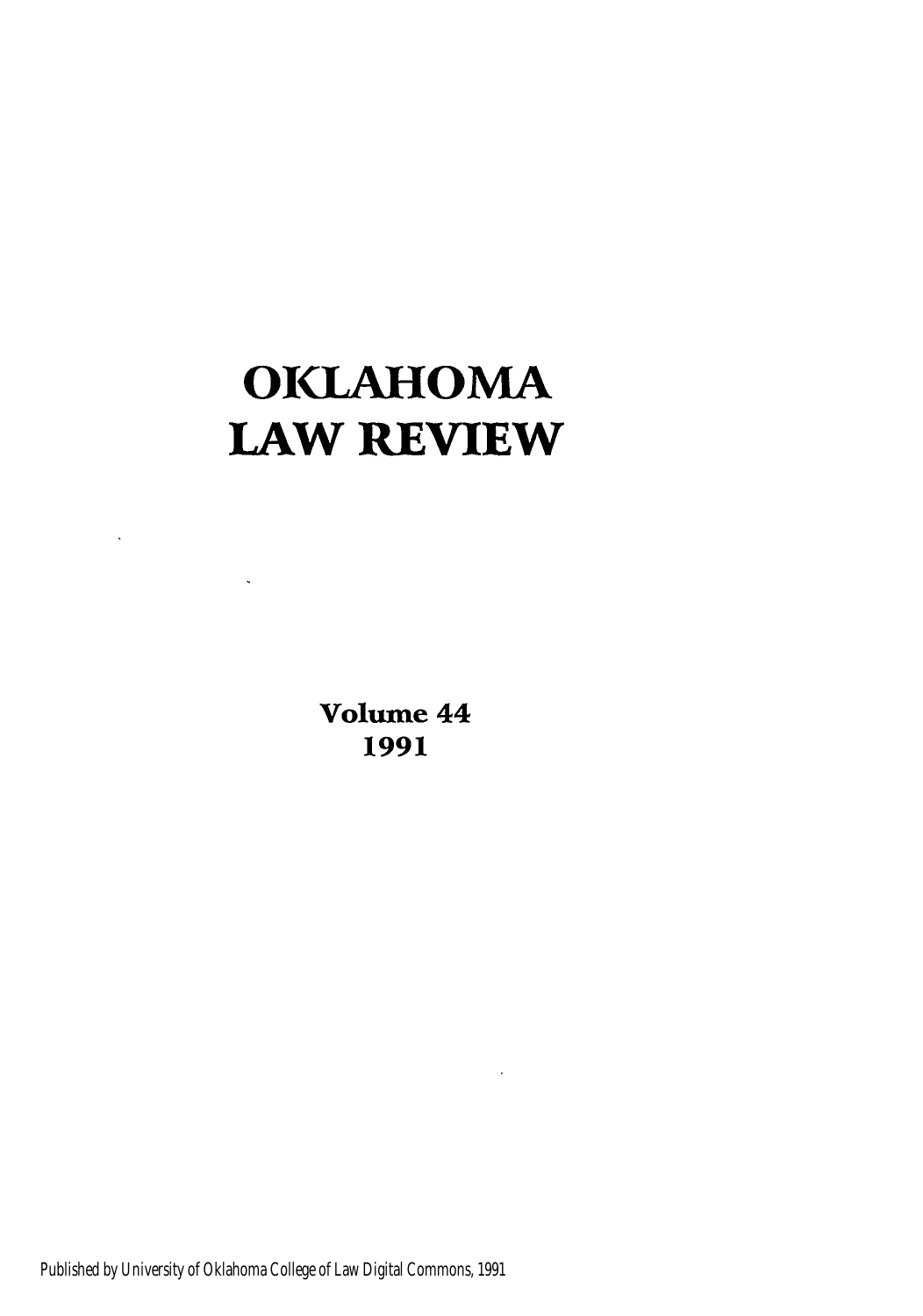https://digitalcommons.law.ou.edu/olr/vol44/iss1/17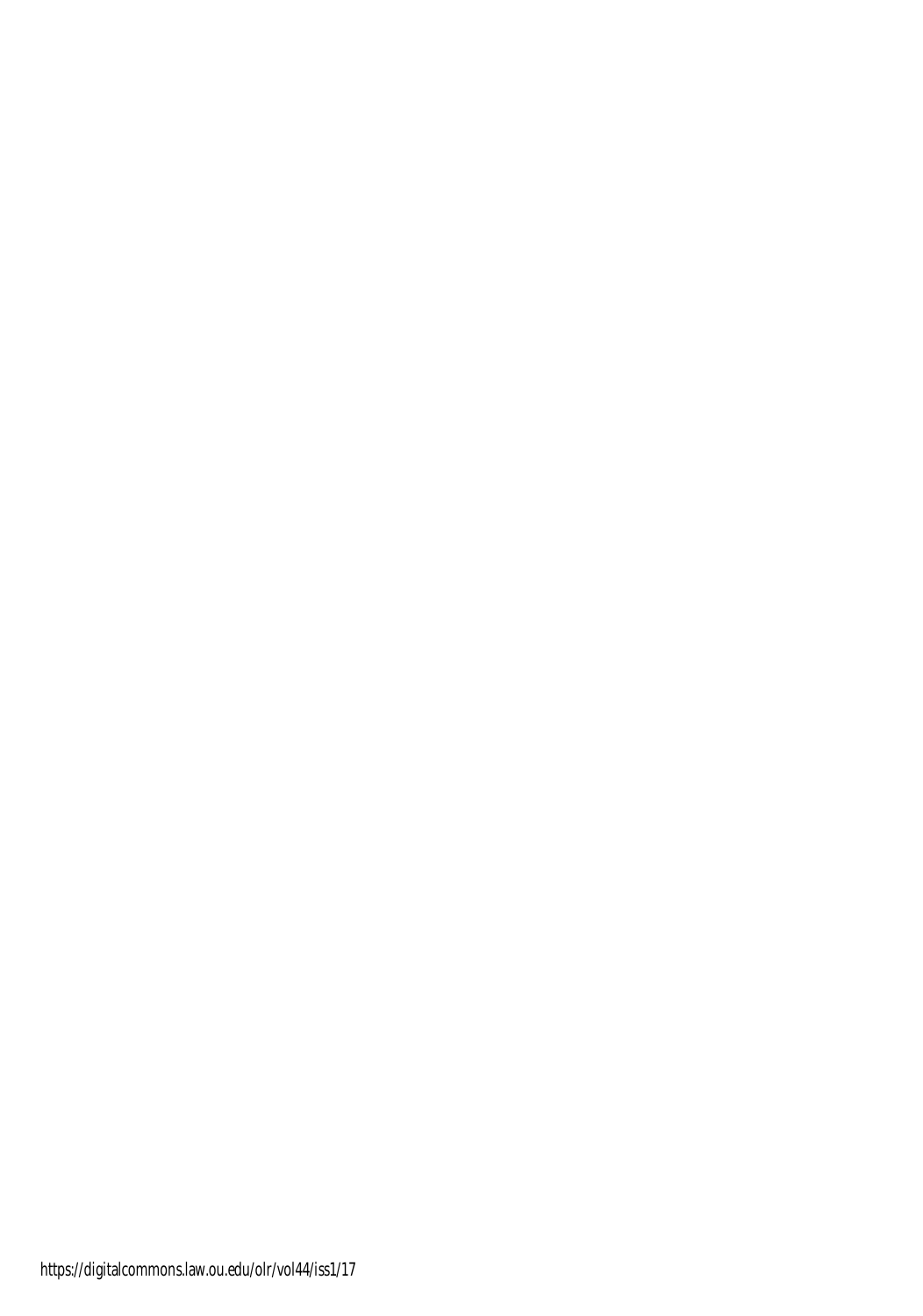## **OKLAHOMA LAW REVIEW**

VOLUME 44 SPRING, 1991 NUMBER 1

LAw **SCHOOL NEWS**

#### **U.C.C.** ARTICLE 9 **SYMPOSIUM**

Introduction

 $\bar{1}$ 

| Fred H. Miller                                                                                                   | $\blacksquare$ |
|------------------------------------------------------------------------------------------------------------------|----------------|
| Agricultural Liens and the U.C.C.: A Report on Present Status and                                                |                |
| Proposals for Change<br>Steven C. Turner, Richard L. Barnes,<br>Drew L. Kershen, Martha L. Noble & Brooke Schumm | 9              |
| Oil and Gas Security Interests in the 1990s: A Need for Consistency<br>and Uniformity                            |                |
| Alvin C. Harrell                                                                                                 | 71             |
| An Agenda for Reform of the Article 9 Filing System<br>Peter A. Alces & Robert M. Lloyd                          | 99             |
| Is Revision Due of U.C.C. Article 9, Part 5?<br>Fred H. Miller 125                                               |                |
| What's in a Name: The U.C.C. Filing System in the Courts<br>William C. Hillman 151                               |                |
|                                                                                                                  |                |

### **NOTE**

| Evidence of Prior Acquitted Conduct Under Rule 404(b): Why |     |
|------------------------------------------------------------|-----|
| Collateral Estoppel Is No Bar in Unrelated Criminal Trials | 161 |